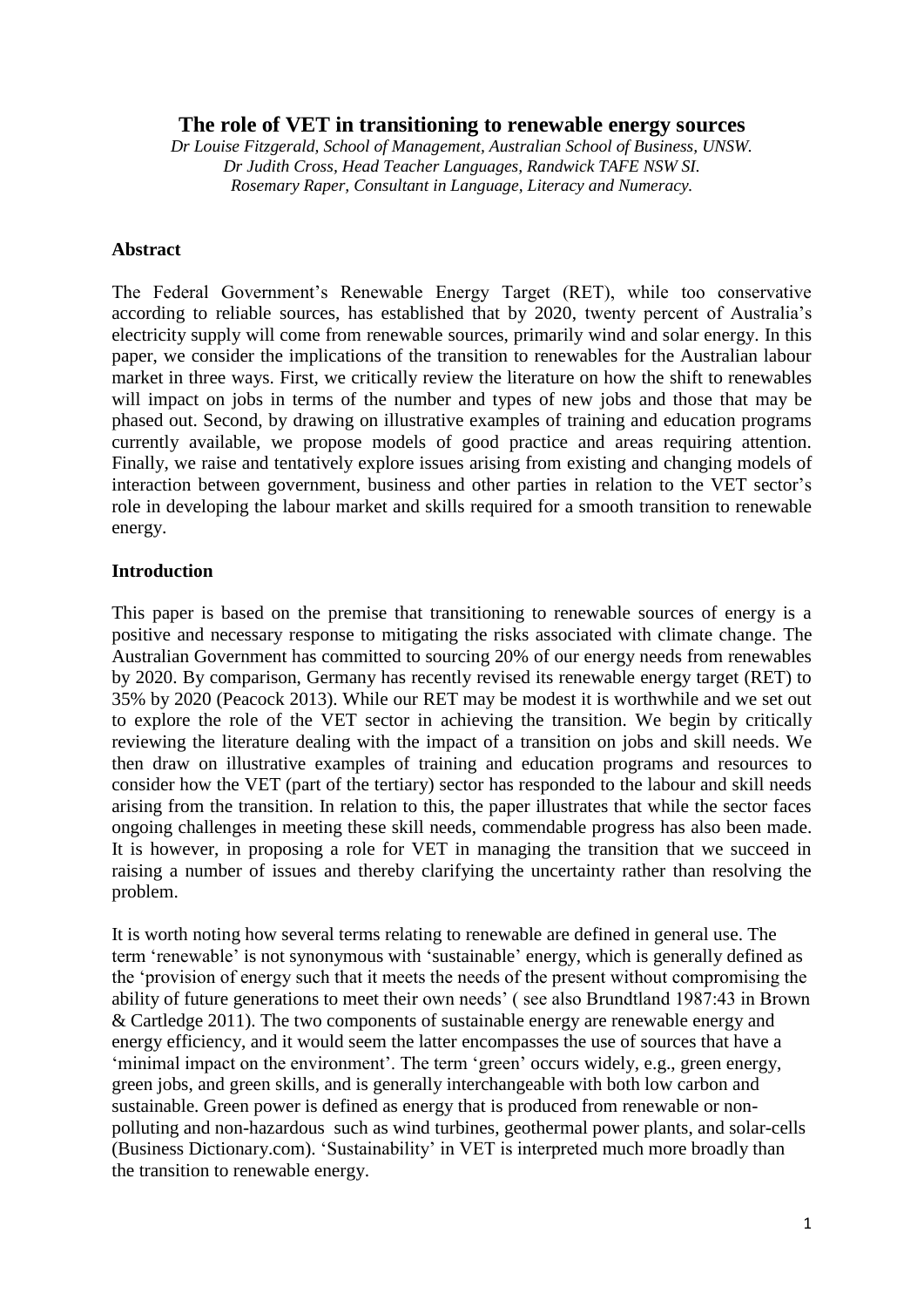#### **The impact on jobs of transitioning to renewables**

The nature of job creation as a result of the development of renewable energy is commonly classified in three ways: direct, indirect and induced employment (Phillips & Harsdorff, n.d.; International Labour Organization, n.d.). Direct jobs arise from activities involved in the construction, installation, operation and maintenance of renewable energy facilities, including an energy developer, a wind turbine installation and commissioning supervisor or service technician. Indirect employment derives from activities which support the above, such as transportation, or steel manufacturing, while induced employment refers to jobs created as a flow-on from both of these; that is, jobs in hospitality, the provision of accommodation and other services arising from consumer spending by those employed in a green-powered enterprise. In terms of measuring the numbers of jobs created from renewables, sources refer to gross employment effects, which is a measure of the total number of jobs either created or predicted to arise from renewable energy and also to a net employment effect, which measures the gross number of jobs created in renewables minus the loss of jobs in fossil fuel industries.

However, there are a number of issues contributing to the tentativeness of any figures for green jobs. Firstly, while direct employment is relatively uncomplicated, it is more difficult to define clearly and then count indirect and induced employment. Secondly, not all job losses in fossil fuel industries are attributable to renewables. Renewable energy is more labour intensive (IRENA 2011), particularly in the stages of development where jobs are needed in construction and installation. By comparison, labour requirements in oil, gas and coal industries are reducing, due to the maturity of the industries and the greater scope for technological efficiency, even given recent expansion on the scale of operations (Worldwatch Institute 2012).

Before discussing estimates of job creation from the transition to renewables, some details regarding the methodologies used may be helpful. Phillips and Harsdorff (n.d.) describe the most common and straightforward methodology used as being inventories and surveys; for example, a questionnaire sent to companies, government departments or analysts, which draws on regional databases to provide employment statistics. A second, perhaps more sophisticated method uses input-output analysis and social accounting matrices (Phillips and Harsdorff, n.d.: 3), which list the subsectors in an economy and detail how outputs from one sector are used as inputs in others, drawing on information from national accounts. Both of these methods are used to provide measures of current situations. In order for more predictive or forward looking estimates of job creation, a third method uses data from the former methods to construct 'computable general equilibrium and related complex models' to observe the impact on an economy of introducing reforms designed to promote the transition to renewable energy. In turning to actual estimates of jobs, both globally and locally, it would appear that they reflect not so much the capacity of renewable sources to provide for any nation's energy needs, but rather the will or commitment of the government of the day to promote investment in renewable energy (IRENA 2011: 20; Pew Charitable Trust 2010: 11). Given such contextual variations and the uncertainties in collecting and interpreting data, it is not surprising that estimates of job creation numbers vary.

Current estimates of global employment in renewables are, according to the Worldwatch Institute (2012), that 2.3 million people are engaged in both direct and indirect jobs. This figure is acknowledged as 'conservative' and contrasts with the 3.5 million jobs estimated for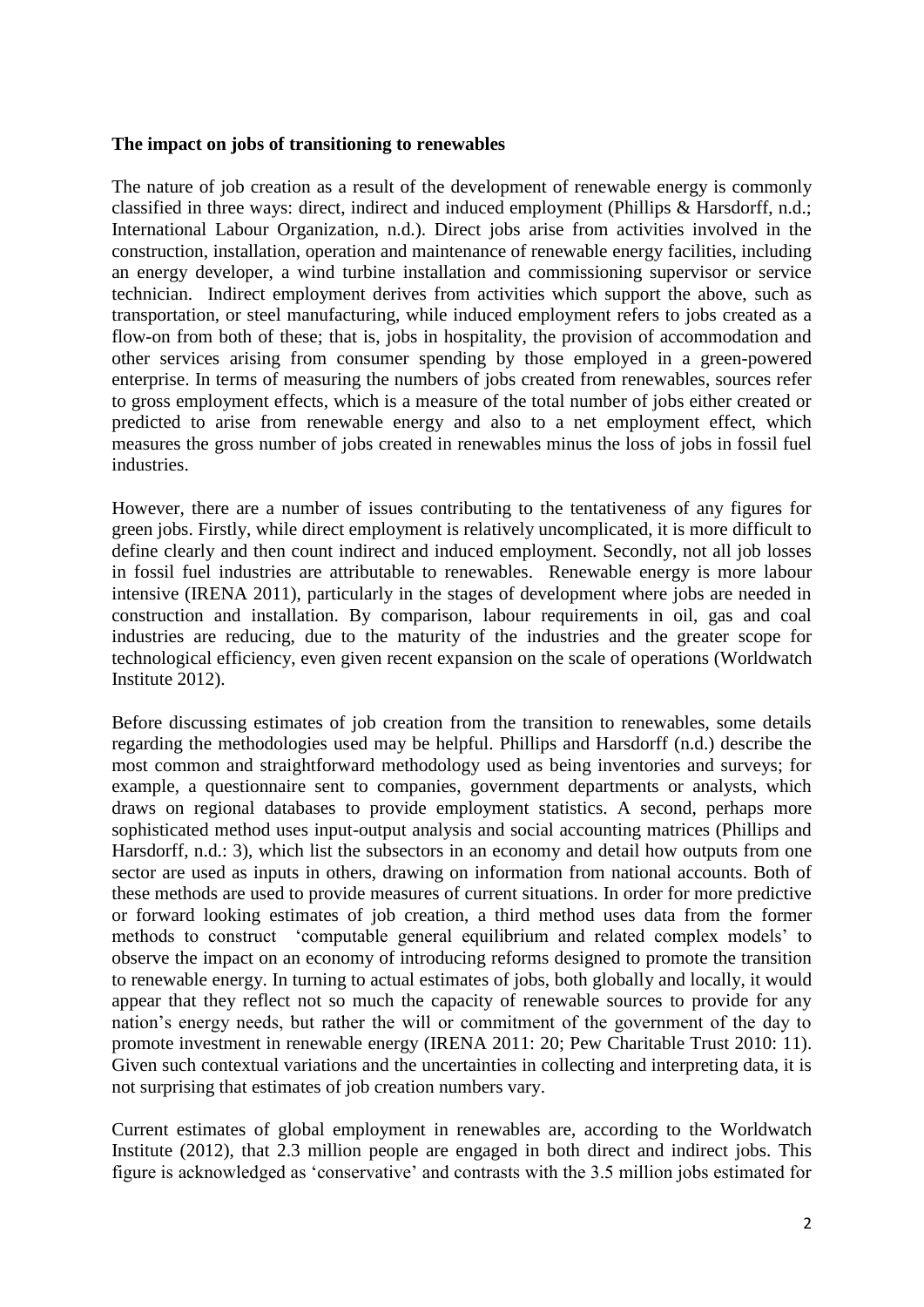2010 by the International Renewable Energy Agency (IRENA 2011: 4). Evidence suggests that while solar and wind industries are growing, biofuel industries are the largest employers. More than one million jobs are found in the biomass and biofuels sector though, it has to be said, there are 'rising doubts' about its environmental and economic impacts as well as concern for the sector's low wages and poor working conditions (Worldwatch Institute 2012). The solar thermal industry employs at least 624,000 people and solar PV sector accounts for an estimated 170,000 jobs. The wind power industry employs some 300,000 people and finally, small-scale hydropower and geothermal energy are far smaller employers (Worldwatch Institute 2012). The countries where significant employment in renewables occurs are China, Germany, and the US. In China, around one million are employed in renewables, where solar PV, small hydropower and wind turbine manufacturing provide for global markets. In Germany, in 2006, 259,000 were employed in direct and indirect renewable jobs. In the US, it is estimated that in 2006, 200,000 direct jobs and 246,000 indirect jobs existed in the renewables sector (Worldwatch Institute, 2012).

Turning to Australia, in 2011, the renewable energy sector was estimated to be providing 9.6% of Australia's total electricity (Clean Energy Council 2011: 4). This in itself suggests that considerable progress is needed if the 2020 RET is to be achieved. In 2009, a survey was conducted of the renewable energy sector by the Clean Energy Council, on behalf of the Federal Department of Environment, Water, Heritage and Arts, identifying 1505 renewable energy companies. Using a combination of survey methodology and social accounting matrices, described as 'international multipliers', a total of 10,370 jobs were estimated to be in the sector and a database was produced (Clean Energy Council 2009: 7). The report, 'Renewable Energy Jobs in 2009 and forecasts to 2020', states that solar photovoltaic (PV) systems and a combination of solar, wind and micro hydro systems were the largest sources of jobs, followed by wind energy systems. It was predicted that by 2020, 24,000 to 30,000 jobs in renewables would be required (Clean Energy Council, 2009: 5). A later report estimated there were 'around 8000 full time equivalent jobs' in direct employment (Clean Energy Council 2011: 12). In addition it was estimated that around 6000 jobs existed indirectly; for instance, in the solar hot water industry. Expansion in the renewable sector was attributed partially to ten new projects, seven of which were wind-farms spread across the southern states and including Tasmania. Vorath (2012) reports that in the first quarter of 2012, South Australia sourced more than one third of its electricity from non-hydro renewables and that over the year, according to the Australian Energy Market Operator, wind energy accounted for more than 22 percent of capacity and 20 percent of the state's electricity supply.

While progress in the renewable sector has been slow, it has nonetheless been steady. In 2012, around eight million solar PV panels were installed on household rooftops in Australia. In Western Australia, the Greenough River solar farm, using 50,000 PV panels was opened, with 50 MW capacity, reported to be Australia's largest solar power plant to date (Vorath 2012). Large scale solar projects have had less success in NSW. In Moree, for example, a solar farm was awarded funds under the Federal government's Solar Flagship program, which were subsequently withdrawn (Parkinson 2012) and is still facing an uncertain future. One reason for the slow growth, particularly in establishing large scale solar power plants is the high financial outlay initially required for infrastructure. This may account for why much of the recent literature has focused on the potential capacity of renewables for job creation rather than the rate of development in reality.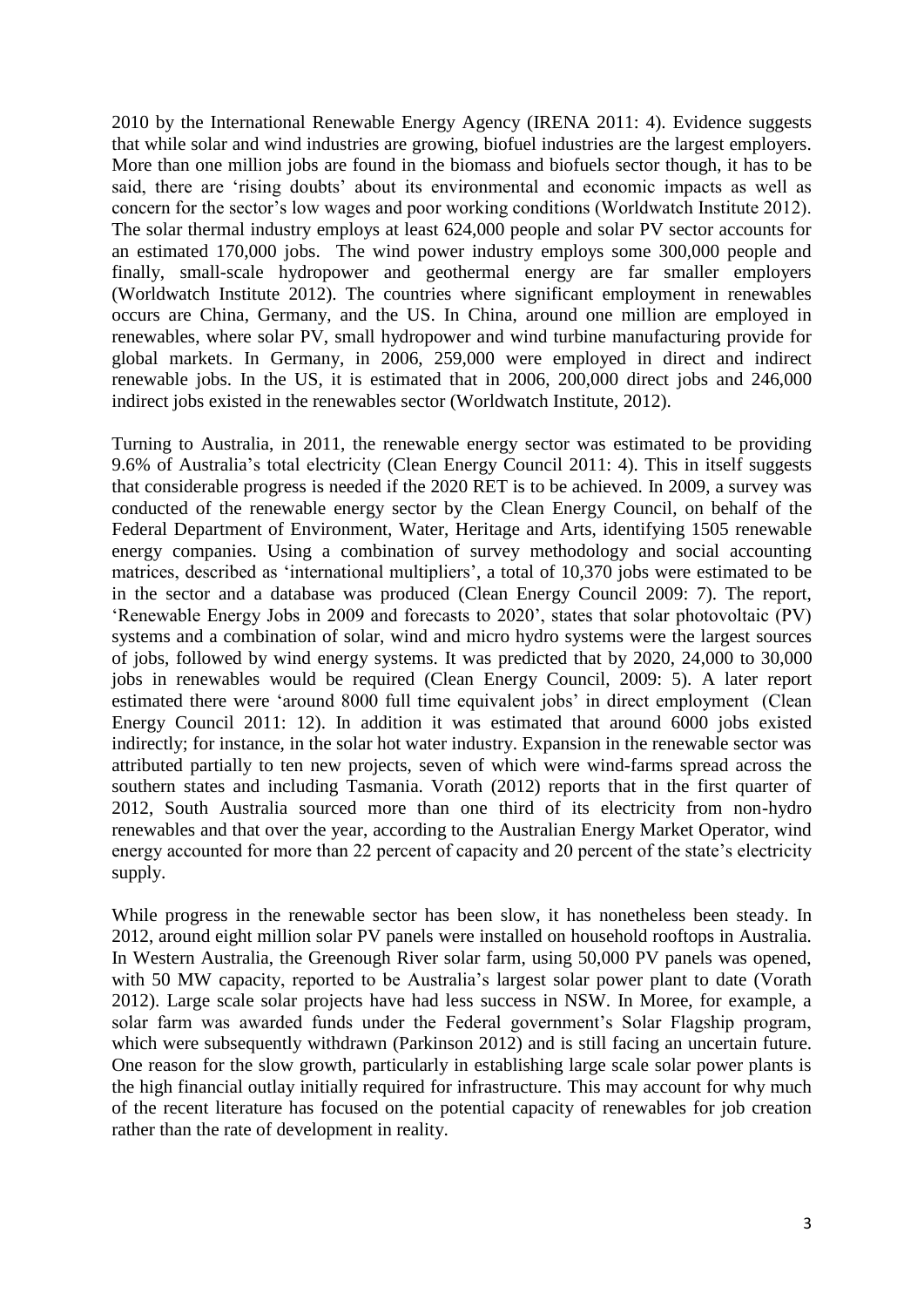For example, Lovegrove et al (2012: 4) point out that Australia has the 'world's leading solar resource', with the capacity to provide a power supply which 'vastly exceeds all predictable energy demands'. While the current national electricity generation capacity from all sources is 50 gigawatts (GW), Lovegrove, et al (2012: 4) argue that it is technically feasible to add up to 15 GW of Concentrated Solar Power  $(CSP)^{1}$  capacity. They predict that every 100 megawatt  $(MW)^2$  system would create around 500 job years during construction and 20 jobs during operation, mostly in regional areas. Continuing operation and maintenance jobs range from .2 jobs to .7 jobs per MW, with smaller plants having much higher employment. Indirect and induced jobs are likely to be created in regional areas as a result of such renewable projects (Lovegrove et al. 2012: 27).

In South Australia, a coalition of community and interest groups has developed a proposal for replacing two brown coal powered stations in Port Augusta with six solar thermal power towers. Aulby (n.d.) argues they 'would provide around 1300 construction jobs, 225 manufacturing jobs and a further 360 ongoing, permanent jobs'. Similarly Evans (n.d.), drawing on research from the University of Newcastle's Centre of Full Employment and Equity, proposes that if six coal-fired power stations in the Hunter Valley were phased out and local energy needs met by renewable energy, 10,000 to 15,000 new jobs could be created (Bill, Ricardo et al. 2008 in Evans n.d). Both proposals acknowledge that job losses will occur in transitioning to renewables; however, Aulby (n.d.) makes the point that similar skill sets are required regardless of the source of power:

> Solar thermal power is largely identical to coal fired power generation in terms of turbine, generator and other thermal infrastructure. For this reason, many of the current coal power station jobs are directly transferable.

In relation to wind energy, Clarke (2012) describes the employment potential of wind energy as arising primarily during the construction phase of wind turbines. He also points to the generation of indirect and induced jobs, during this phase, such as business for local contractors providing electrical, transport and concreting services as well as induced employment for hotels, motels, cafes and other service providers. This brings us to consider the types of jobs, skills and training required for renewables.

The types of jobs, skills and training requirements to emerge from a transition to renewables are of relevance to both VET and higher education (HE) levels of Australia's tertiary sector. While IRENA suggests that a skill mapping exercise is needed in order to identify and respond to emerging skill needs, there are sound analyses available of the direction many countries are headed. For example, a comprehensive report from the International Labour Organization (Strietska-Ilina et al. 2011) sets out three ways in which transitioning to renewable impacts on skill needs. First, there are shifts in activities due to structural shifts between and within industries as the use of renewables expands and fossil fuels decline. This shift tends to be towards increasingly professional level skills, including lawyers, accountants, technical and scientific personnel (IRENA 2011: 7). Industry surveys in Germany have found renewable energy jobs are relatively highly skilled. Lehr et al (2011 in IRENA 2011) reported 82% of those employed have vocational qualifications and 40% have

 $\overline{\phantom{a}}$ 

 $^{1}$  Concentrated solar power (also called concentrating solar power, concentrated solar thermal, and CSP) systems use mirrors or lenses to concentrate a large area of sunlight, or [solar thermal energy,](http://en.wikipedia.org/wiki/Solar_thermal_energy) onto a small thearea. Electrical power is produced when the concentrated light is converted to heat, which drives a [heat](http://en.wikipedia.org/wiki/Heat_engine)  [engine](http://en.wikipedia.org/wiki/Heat_engine) (usually a [steam turbine\)](http://en.wikipedia.org/wiki/Steam_turbine) connected to an electrical power generator (wikipedia).

 $2^{2}$  1000MW = 1GW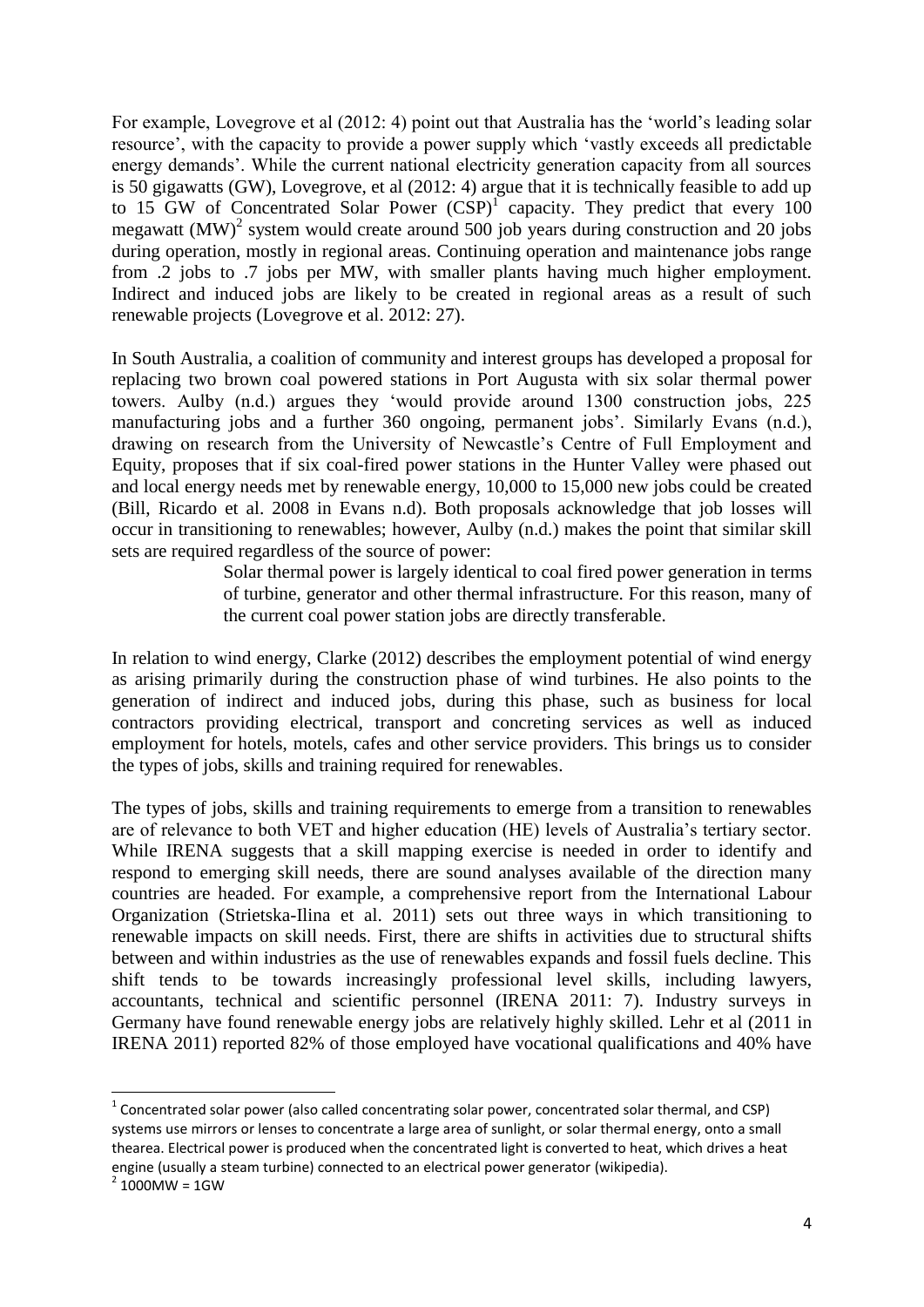university degrees, compared to the whole industrial sector, which has 70% and 10% respectively.

Second, entirely new jobs will emerge with the introduction of new regulations and the development of new technologies (Strietska-Ilina et al. 2011: xvii). Examples of these have been neatly summarized by the US Environmental Protection Agency (2012), including energy auditors, insulation and weatherization technicians, HVAC technicians and installers, wind energy technicians, solar PV or heater installers, manufacturers, distributers and salespeople of energy efficient products, low carbon (or clean energy) transportation planners, manufacturers, refiners or technicians, research and development staff, and state energy and/or environment office staff.

Hence, new training and education programs are needed for these jobs. Finally, new knowledge and skills will be needed by workers in existing jobs as these workers will increasingly face imperatives to become green (Strietska-Ilina et al. 2011). As a consequence, changes to skill requirements will be pervasive, creating a need for all existing curricula, qualifications and standards of training programs at all levels to be more sustainable. Strietska-Ilina et al. (2011: xxi) conclude that this will have implications for core skills of employability, including competencies in literacy, numeracy, decision-making, teamwork and communication. Specifically, in Australia, there is a need for higher levels of scientific literacy, so that more people understand the science of climate change and how this is impacting on jobs, industries and lifestyles.

## **Training and education programs for renewable energy industries**

Turning to the VET sector's response to skills needs in renewable energy industries, this paper does not attempt to extensively review relevant VET programs. We acknowledge the comprehensive and valuable research of others in this area, such as Brown and Cartledge's (2011) analysis of VET policy developments in addressing climate change, already reported on in this forum and still underway. Our intention is to consider a small number of recent developments in VET programs that reflect both the problems with maintaining a broad focus on sustainability and examples of what we consider as hopeful, i.e., real progress towards transitioning to renewables. For the purpose of illustrating the types of courses and training currently available, this paper focuses on Sydney Institutes of TAFE NSW, considering only a few syllabi and programs.

We have seen above that in terms of skill needs, there are reasonable grounds for subsuming renewables within the broader policy goal of training for sustainability. The skills required to work efficiently in energy industries based on fossil fuels and related industries are largely transferable to jobs in renewables. However, while the concept of sustainability includes adopting practices to preserve the environment and its resources for future generations, it is primarily about resource efficiency. In other words, maintaining the status quo, but doing it with a more efficient use of resources. There is evidence to suggest that the VET sector has addressed much more comprehensively the latter at the expense of the former. This is understandable, given that historically, VET policy has generally defined itself in terms of being 'industry led' (ANTA 2004). Since its foundation, 'the Training Reform Agenda and National Training Framework exemplify how policy goals in Australia's VET system have been oriented to serving the interests of industry. Accepted practice has been for industry to define policy goals to meet their own needs and to advise on their implementation' (Cornford 2000: 137, in Fitzgerald 2006: 127). In keeping with this orientation, most training and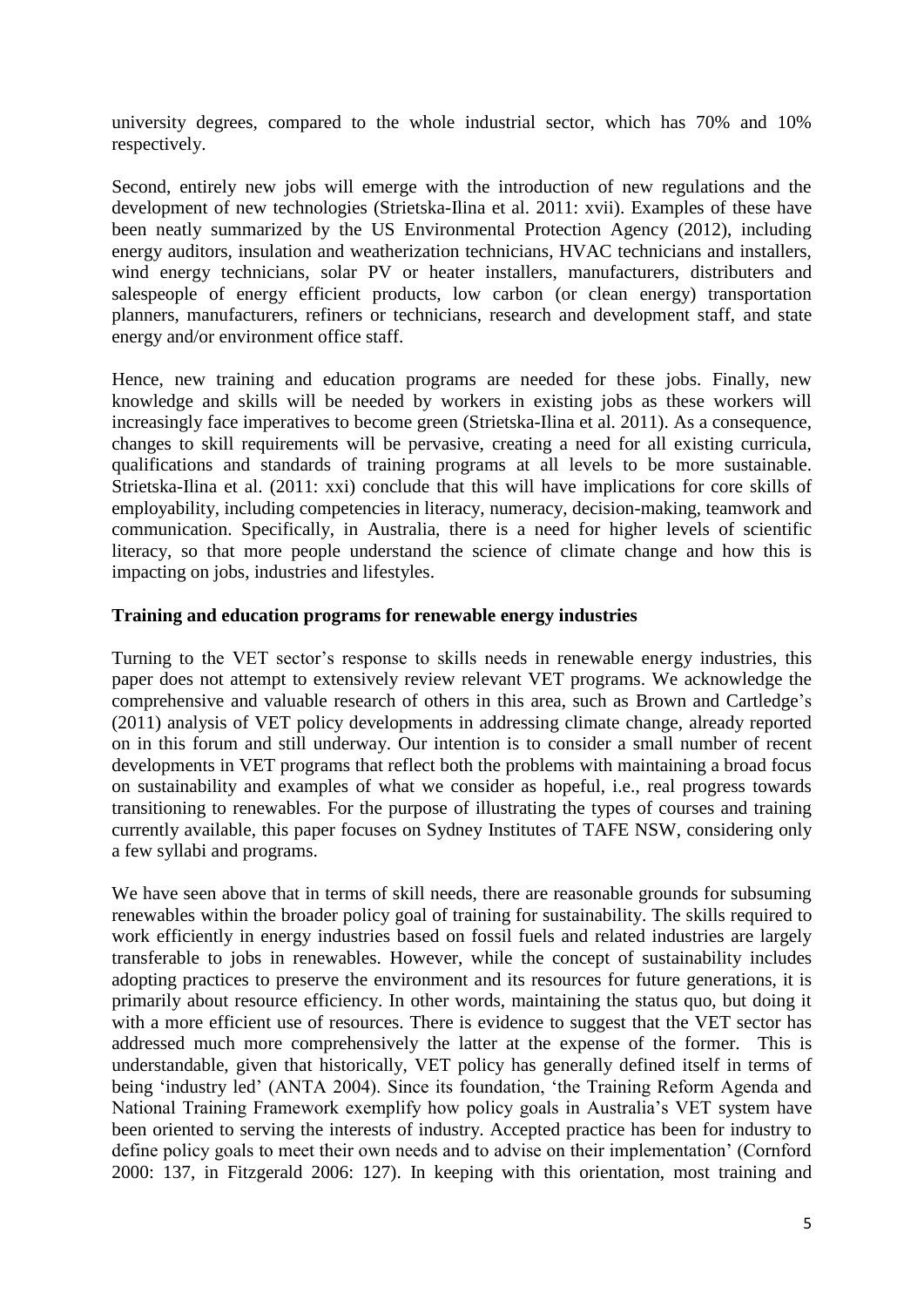education programs for sustainability available in 2013 continue to embody earlier conservative, in the political as well as ecological sense, policy statements. For example, the Commonwealth's National Action Plan *Environmental Education for a Sustainable Future,* in 2000, recommended that environmental education activities, amongst other criteria, '… encourage the pursuit of environmental goals in a way that acknowledges other powerful and legitimate social and economic goals' (Department of Environment and Heritage, 2000: 6).

The plan provides information and guidance to curriculum developers and policy makers on how education for sustainability may be effectively incorporated into curricula to help students learn to both design and implement actions that can eventually contribute to a more sustainable future and it provides guidance regarding the most appropriate times and environments in which this learning should occur. However, the document does not intend to specify how education for sustainability will be taught, while at a post-secondary level, professional and vocational skills are also required across all industry sectors in order to equip all Australians with the knowledge and skills to live sustainably as a response to climate change imperatives. Hence, professional development of teachers needs to occur almost simultaneously with the development of appropriate training for new jobs and skills in renewables. In response, most VET providers, with varying degrees of success, have consequently at least stated their commitment to ongoing professional development of their staff in green skills and the integration of environmental sustainability across all curriculum areas.

The Industry Skills Council, Manufacturing Skills Australia (MSA) has produced the Sustainability training package targeting two sectors, the environmental and sustainability, for the purpose of providing 'skills to enable enterprises to audit their own sustainability performance, to develop a strategic plan and response to non-conformances; and to develop strategies for increasing sustainability performance' (MSA, 2012: 60). It is designed to 'provide the skills needed to respond to current and new sustainability compliance regimes and environmental standards especially those associated with carbon and carbon equivalent use and management (MSA 2012: 60). The types of jobs occurring in the environmental sector are indentified as technicians and paraprofessionals in areas such as environmental monitoring of air, clean water, contaminated land and groundwater, soil and noise, environmental information management systems, energy technologies and services, environmental site management and pollution control. The sustainability sector is identified as broader than jobs in 'manufacturing operations', and covers 'operations of suppliers and customers along the manufacturing value chain'(MSA 2012: 59).

It responds to a predicted rise in 'the overall demand for competitive systems and practices qualifications … as enterprises continue to come under competitive pressures and the consequent need for efficiency improvement becomes stronger across the economy' (MSA 2012: 62). Furthermore, this training package addresses the needs for higher levels of knowledge and skills in understanding and responding to climate change. For example, the unit of competence, Develop a business case for sustainability improvements (MSS015007A) could present a much needed holistic approach to performing any job and provide 'business, ecological, social and sustainability benefits' (MSA2012: 314). At first glance, this training package has the potential to address the skill needs not only of renewables industries but all industries. Ongoing research is called for in the progress and practice of its roll out.

There is evidence to suggest that training in sustainability can be tokenistic. Empirical evidence lies in the disjuncture in programs and units of competence between stated and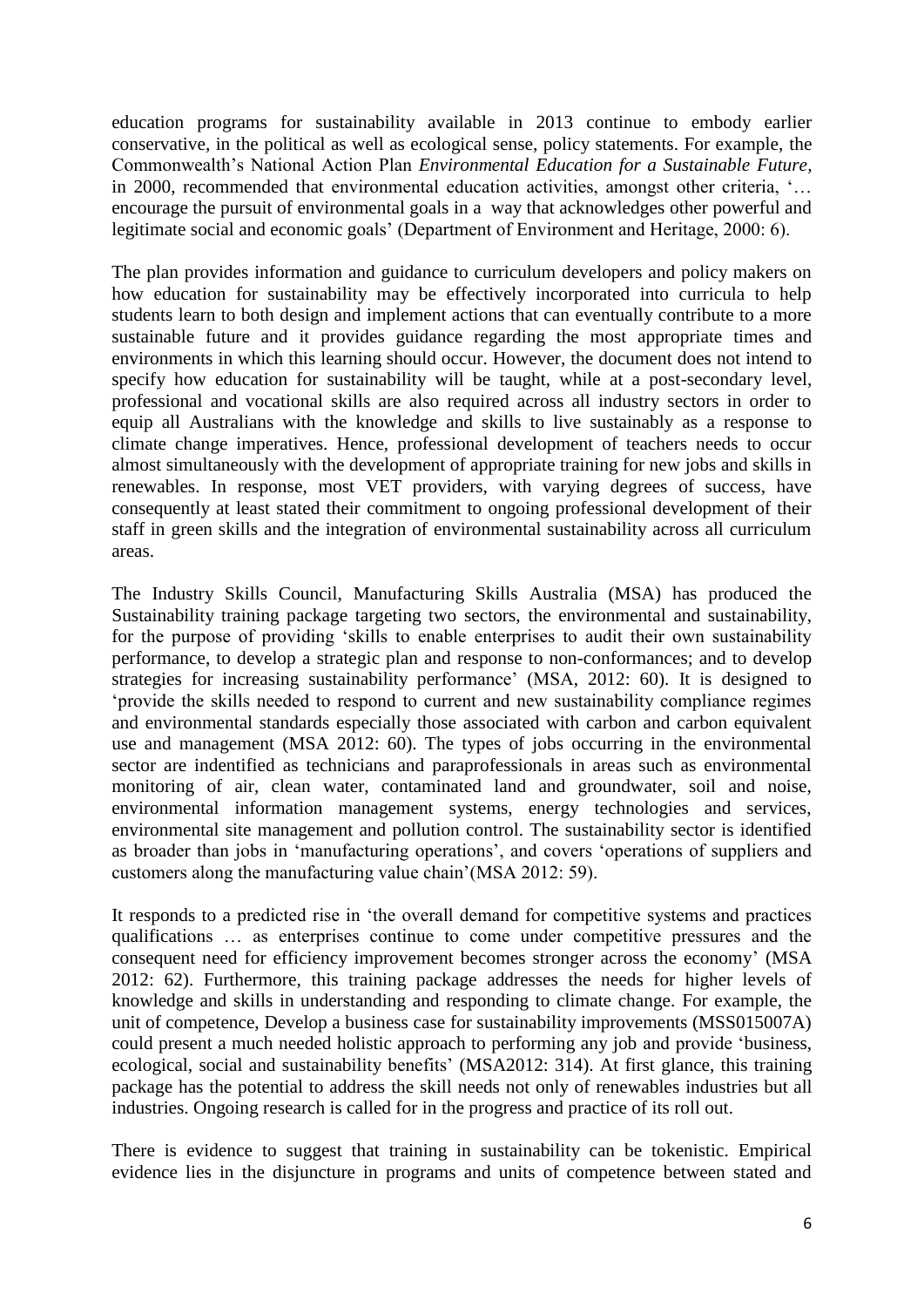feasible outcomes, given the nominal hours of training and other factors. For example, the Certificate IV in Skills for Career Pathways (10698; National Course Code 10092NAT) is designed for and offered to people who require a high level of Employability Skills and knowledge to enhance their career opportunities, access further vocational training or become engaged with the community. Among other outcomes, to achieve successful completion of this course the learner should be able to 'apply safe and sustainable practices in a variety of contexts including a workplace, community or educational setting'; however, the one compulsory unit NSWTSUS403B, 'Apply sustainability practices', recommends only 5 nominal hours (out of a total of 280). Similarly, the Certificate II in Skills for Work and Training (10697; 10089NAT) is designed for and offered to people who require more basic Employability Skills and knowledge to access work, vocational training or community engagement. Unlike its higher-level counterpart, neither a sustainable outcome nor compulsory unit is specified, but three elective modules (NSWTSUS202B, 'Investigate the principles of ecosystems and sustainability', NSWTSUS203B, 'Investigate community action to contribute to sustainability' and CPCCCM1012A, 'Work effectively and sustainably in the construction industry') suggest nominal hours of 25, 20 and 12 respectively (out of a total of 320).

A quick survey of less generic courses, spanning several industries reveals no compulsory units containing the word 'sustainability' nor synonyms for it. From health and education (10698) to many more industries, ranging across aged care to horticulture and automotive, design, retail and plumbing, to name just a few (in 10697), specific industry courses such as Certificates III and IV in Plumbing (10233 and 10247; National Course Codes CPC32411 and CP40911 respectively) as well as the Certificate III in Fire Protection 10237 (National Course Code CPC32811) programs could apply to vital and future training and employment in renewables, the syllabi simply stress that 'training and assessment for the recognition of skills must be undertaken in a real or very closely simulated workplace environment'. Further, only course 10247 has an elective unit (CPCCBC4019A 'Apply sustainable building design principles to water management systems') with a recommended nominal duration of 40 hours out of a possible total that can exceed 600. It is feasible that on average, these training programs devote around 5% of training time to specific green units for a sustainable future. We question whether this is sufficient. Furthermore, it is not simply to the guidelines provided in curricula on which we need to focus attention, but the individual ways that various institutes, colleges, sections and teachers interpret and apply these to their delivery and assessment.

In 2009, the Federal Government's Education Investment Fund (EIF) approved funding of \$6.4 million to establish the first of its kind: a Sustainable Hydraulic Trade Centre for sustainability in training and up-skilling within the plumbing and fire trades at Randwick College of TAFE NSW, Sydney Institute. The centre not only includes installation of green technology that is accessible and interactive, but provides the necessary infrastructure that will enhance underpinning knowledge and increase the ability to transfer information for student learning. Opening in 2011, the Centre uses an environment management system (EMS) aligned to a web-based energy management presence so that real time data for measurement of utilities consumption can proceed. This data is included in state-of-the-art training delivery and is also available for learning and research purposes across industry and education sectors, thereby improving learning experience and employment opportunities for new and existing trades people. Further, this innovative centre houses six new hydraulic trade workshops, four specialist hydraulic labs for plumbing, sprinkler fitting and fire services trades. So, despite the overall tokenism of curricula, this Centre has enabled the delivery of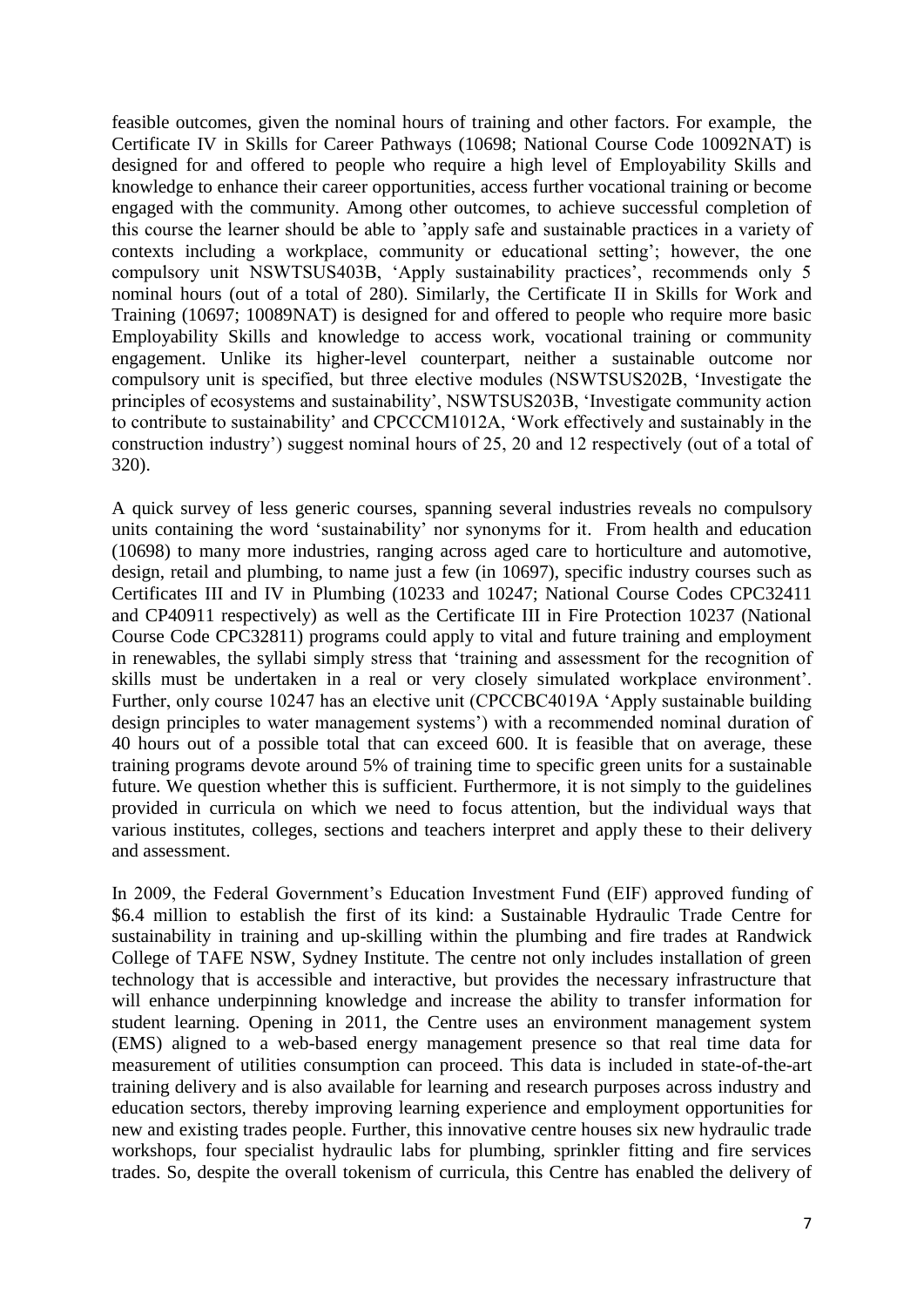training in essential hydraulic trades using best practice green building skills, focusing on waste water treatment and reuse, evacuated tube water heating and rain water harvesting. Furthermore, the centre has forged partnerships with industries ranging from the Centennial Park Trust, Randwick Council and the University of NSW, to Tyco Industries and Aqua Clarus wastewater (Sydney Institute 2012). In 2012, TAFE NSW Sydney Institute recorded that it has a reduced carbon footprint of over 10% while its reductions in water use through partnerships, better practice and recent uptake of green technologies have meant its water use has also been significantly reduced by over a third since 2000 (Sydney Institute 2012). Projects such as the Sustainable Hydraulic Trade Centre are examples of best practice training and the difference that VET can make in a climate-change economy.

## **The role of VET in transitioning to renewables**

In seeking to advise on the role of VET in transitioning to renewables, the most salient point to be observed is the rapid pace of change. We deal with this by briefly reviewing how informed discussion of VET's role has developed and changed, in line with developments in government policy, technology and in industry. Our premise is that transitioning to renewables is not only worthwhile but imperative in mitigating the impact of climate change. Taking steps towards transition involves multiple stakeholders: it requires global as well as national, state, sector, industry and individual policy and practice. We iterate our view of the positive steps towards sustainability taken by the VET sector and make cautious recommendations for the future.

As the Stern Review (2007: i) explicitly stated, climate change is 'the greatest and widestranging market failure ever seen'. By implication, leaving it to the market to deal with the problem is dangerous; we need a response involving all of the above stakeholders. The report argues 'the benefits of strong, early action considerably outweigh the costs' because, among other reasons, 'ignoring climate change will eventually damage economic growth' (Stern 2007: ii). One solution lies in stabilizing 'greenhouse gas concentrations in the atmosphere' and measures set out for doing this include reducing demand for emissions intensive goods and services, increased efficiency, action on non-energy emissions; for example, by preserving forests and switching to lower-carbon technologies (Stern 2007: xi). These measures implicate government policy in setting a carbon price, imposing regulations and influencing behavioral change, through various means including education and training. Industry and enterprises are required to foster research and development, to promote innovation, and provide the necessary technology and manufacturing to produce cost effective energy efficient products and services (Stern 2007). However, the report does not have a lot to say on to the role of education and training and offers little in relation to the VET (tertiary) sector in the context of Australia.

Karmel (2009: 8) questions the role of VET policy in pushing a green agenda. He argues that from an economic perspective, training in sustainability may not be effective or an efficient use of education and training resources. This is because 'the way business operates is driven by changing costs, new technologies and new regulations' and by implication, not specific priority areas selected by the VET sector. On the face of it, this is a rational observation: renewable industries are unlikely to develop, simply because of the availability of sustainability training and qualifications. However, this position raises the question, if providing sustainability training is not going to hasten industry's transition to renewables, then what would be a more appropriate role for VET towards this goal? Brown and Cartledge (2011), drawing on the Australian Government's National action plan for education for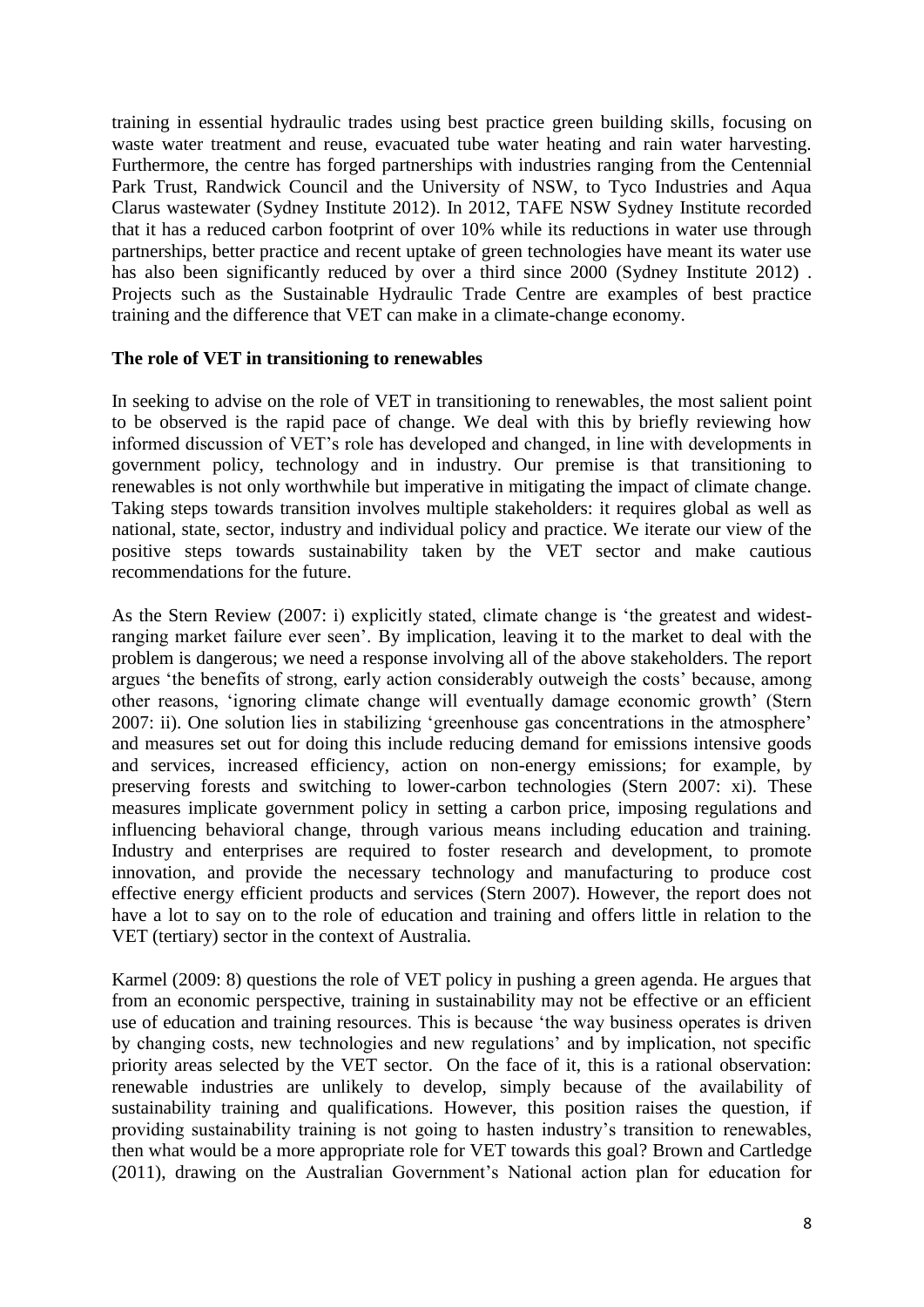sustainability (DEWHA 2009 in Brown & Cartledge 2011: 10), offer a much stronger view on the role, in terms of 'supporting and upskilling the labour force to work with new technologies, materials and systems: alongside providing for the transition period into sustainable practices from the resource hungry practices of the past'. However, they also point out, 'Should the momentum of the *greening* of industry practice continue in line with social, political and economic demand, then this would place VET as reactive rather than proactive in meeting labour market needs'. They conclude that the transition to a low carbon economy is necessarily underpinned by an 'environmentally aware and sustainability-focused labour-force'. Therefore, an 'implicit link' exists between 'VET practice and a sustainable low-carbon economy' (Brown & Cartledge 2011: 11). In order to make this explicit, the implicit is the challenge.

No doubt the link between the VET sector and transitioning to renewables is shaped by government policy and, in this respect, challenges of a different nature exist. While Brown and Cartledge (2011: 10) state that 'political rhetoric abounds on the necessary transition to a low-carbon economy as quickly as possible', recent policies at both national and state (NSW) level contradict this. The Energy White Paper (Department of Resources, Energy and Tourism 2012) sets out a vision of Australia pumping out ever increasing levels of greenhouse gas emissions for the supposed prosperity and betterment of our nation, our neighbours and the global economy.

We are the world's largest coal exporter and third-largest uranium producer, and in future years will be the world's second-largest liquefied natural gas (LNG) exporter. Our energy exports will continue to support higher living standards for billions of people in our region… Australian coal production is expected to continue its strong growth by an annual average of 8%, from a value of \$14 billion in 2010–11 to an estimated \$20 billion by 2016–17 ( Department of Resources, Energy and Tourism  $2012: x$ ).

Furthermore, a commitment to gas is set out as the most feasible transitional fuel. McGrath (2012) critiques this as talking 'about responding to climate change while planning the opposite… [it] plans to diversify energy production and includes initiatives for renewable energy but this is additional to burning all of our coal and gas reserves'.

Both Labor and Liberal NSW Governments have demonstrated steady support to the coal industry, based on statistical measures of output. According to the current Government's own research, production has expanded dramatically over that past decade, from over 145 million tonnes in 2002 to just under 205 million tonnes in 2010-2011 (Wales 2012: 11). In spite of the environmental costs, the contribution (in 2011) of the state's 61 coal mines (Wales 2012: 15) to the economy is significant. '[It] is the most important mining commodity in NSW accounting for 49.5% of the contribution made by primary industry to the NSW economy in 2009 – 2010' (Wales 2012). It is not only governments who appear to cling to fossil fuel energy sources: mining entrepreneurs, companies, industries and associated interests are committed to resisting the transition. Potter (2013) aptly reports, 'history shows those who control the oil and gas taps wield great influence on the world stage'. Rather than a proactive role in facilitating a transition to renewables, our governments' stance seems retrograde. In 2012, the NSW Planning Assessment Commission approved a coal project from Whitehaven at Maules Creek for 'one of the biggest open cut mines in the world' (ABC 2012). There are reasonable grounds for concluding that government policy at both levels is failing to keep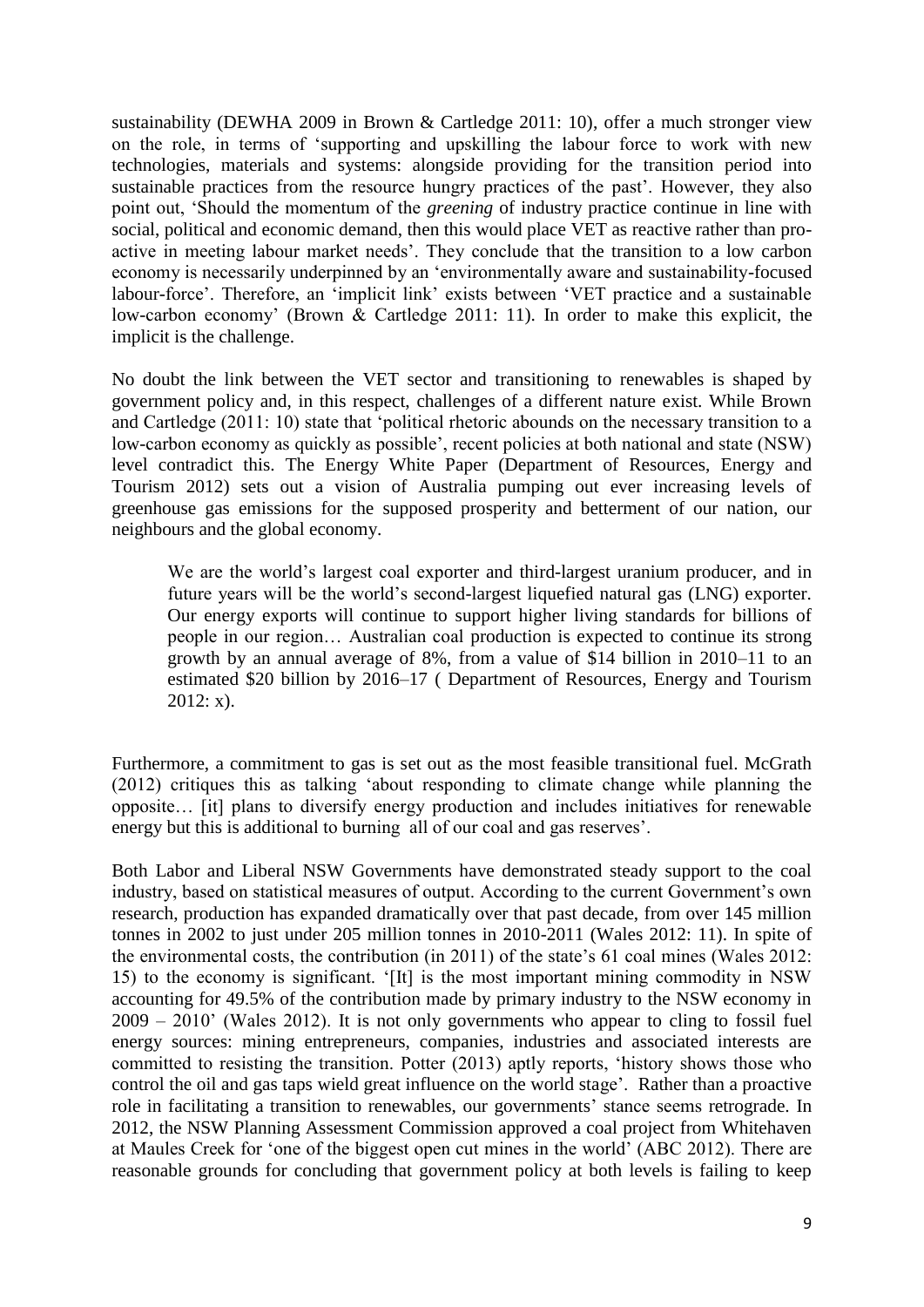pace with the imperative to transition. However, contrary to Brown and Cartledge's (2011) argument that relative to government policy, 'Australia is slow to develop sustainability as an industry in its own right', recent evidence points to a dramatic turnaround. Wind and solar energy are emerging as not only economically viable, but cheaper than fossil fuels.

By early 2013, sufficient 'data, cost profiles and market analysis' have emerged to prompt Liebreich, from Bloomberg New Energy Finance, to announce, 'the perception that fossil fuels are cheap and renewables are expensive is now out of date' (Priest 2013). Parkinson (2013) reports 'the idea of a rapid change to a largely renewable energy grid no longer seems aspirational, it could be inevitable'. According to Parkinson (2013), this new evidence reveals that 'wind energy (and in some cases solar PV) is already cheaper than coal and gas in Australia' and is predicted to continue falling in price. Perhaps we are witnessing a period in time when market mechanisms will in fact produce the transition to renewables and hence industry will once again provide the lead to the VET sector.

## **Conclusion**

We have illustrated that the transition to renewables is having an impact on jobs at many levels: in creating new jobs, in transforming existing jobs and in reinforcing demands on skills such as employability, literacy and numeracy. The VET (tertiary) sector's response to the transition is subsumed within the wider initiative of training for sustainability. We have noted both problems and commendable achievements, including policy documents such as the Sustainability Training Package and instances of good practice in programs, such as the sustainable Hydraulic Trade Centre at Randwick College of Sydney Institute, TAFE. Similarly, VET educational policy and training initiatives, combined with the rapidly changing nature of evidence emerging regarding the economic viability of renewables, suggest that both industry and training may be one step ahead of current government policy, which seems still to be clinging to controlling and exhausting remaining coal, oil and gas reserves. Given that a clear commitment to transitioning to renewables does not have bipartisan support at a national level, then training and educating Australians about this environmental imperative needs to be a role for VET.

In conclusion, since policy making is traditionally a relatively chaotic and drawn out procedure (Kingdon 2003), the practice of developing the labour market with the requisite skills for a transition to renewable energy can and probably will happen without necessarily being a smooth and continuous process. Our position in this paper has been that renewables are the most sustainable solution to the current climate change induced crisis and that that the path to the solution is being shaped by numerous sometimes competing parties, among which the VET sector may not be particularly influential. Therefore, it may be the role of VET to continue to do what they have always done best; that is, to combine theory with practice, thereby demonstrating the effectiveness of their approach to embedding sustainability in curricula. But this needs to be sustainability underpinned by explicit attention to scientific literacy, demonstrated in models of good practice and that values and supports the transition to renewables.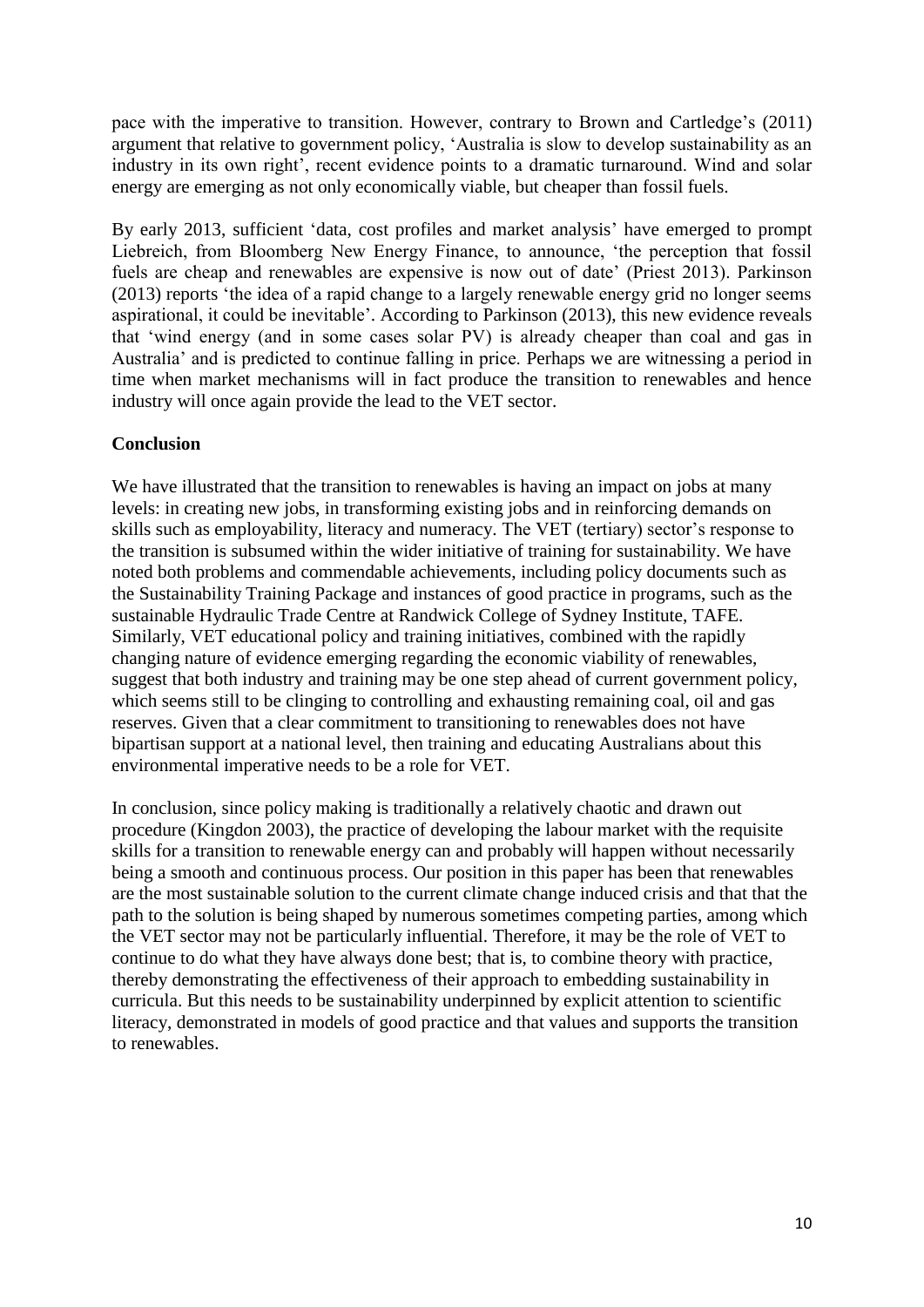# **References**

(ANTA) Australian National Training Authority. (2004). National Training Framework, Australian Government.

ABC News. (2012) go ahead for one of world's largest coal mines. Oct 52. Accessed 11 Feb. <http://www.abc.net.au/news/2012-10-25/whitehaven-mine/4333406>

Aulby, H. (n.d). Repower Port Augusta Select Committee Submission. Repower Port Augusta Alliance. Adelaide, South Australia.

Business Dictionary.com. (n.d). Green Power.

Brown, M. & Cartledge, D. (2011). Tracking the Key Policies sustainability, VET and the Transition to a Low Carbon Economy. AVETRA Conference paper.

Clarke, D. (2012). Wind power and wind farms in Australia. At:

http://ramblingsdc.net/Australia/WindPower.html

Clean Energy Council. (2009). Australian Renewable Energy Training and Workforce Strategy for 2020. Renewable Energy Jobs in 2009 and Forecasts to 2020.

Council of Australian Governments. (2009) Green Skills Agreement, accessed 25 Jan. 2013 [http://www.innovation.gov.au/Skills/SkillsTrainingAndWorkforceDevelopment/Documents/](http://www.innovation.gov.au/Skills/SkillsTrainingAndWorkforceDevelopment/Documents/GSAgreement.pdf) [GSAgreement.pdf](http://www.innovation.gov.au/Skills/SkillsTrainingAndWorkforceDevelopment/Documents/GSAgreement.pdf)

Department of Energy, Resources and Tourism. (2012). Energy White Paper 2012. Commonwealth of Australia.

Department of Environment and Heritage. (2000). *Environmental Education for a Sustainable Future, National Action Plan,* Commonwealth of Australia. Engineering Careers, accessed 15 Jan 2013, at

<http://jobs.eetimes.com/jobs/field-service-technician-forest-creek-big-spring-tx-51148646-d>

Evans G. (n.d). A Just Transition to a clean renewable energy economy is urgent and possible. Insight, magazine of Centre for Policy Development. At [www.cpd.org.au](http://www.cpd.org.au/) Fitzgerald, L. (2006). Communication for Real Estate: a Case Study. Univ. Sydney, unpublished thesis.

Greens Mining. (n.d)[.http://nonewcoal.greens.org.au/coal/speeches](http://nonewcoal.greens.org.au/coal/speeches)

ILO (International Labour Organization). (2011). Green jobs becoming a reality: Progress and outlook 2012. Switzerland.

IRENA (International Renewable Energy Agency). (2011). IRENA Working Paper: Renewable Energy Jobs: Status, Prospects & Policies.

Karmel, T. (2009). Skilling and reskilling for our (greener) future. Economic and Social Outlook Conference. Uni. Melbourne. 5-6 Nov.

Kingdon, J.W. (2003). Agendas, alternatives, and public policies. London, Longman. Lovegrove, K., Watt, M., Passey, R., Pollock, G., Wyder, J. & Dowse, J. (2012). Realising the Potential of Concentrating Solar Power in Australia – Summary for Stakeholders, Australian Solar Institute.

Manufacturing Skills Australia. (2012). *MSS11 Sustainability Training Package*, Commonwealth of Australia,

McGrath, C. (2012). Energy White Paper plans to burn, burn, burn it all. The Conversation. Accessed Feb 10 2013 at [http://theconversation.edu.au/energy-white-paper-plans-to-burn](http://theconversation.edu.au/energy-white-paper-plans-to-burn-burn-burn)[burn-burn](http://theconversation.edu.au/energy-white-paper-plans-to-burn-burn-burn)

Parkinson, G. (2012). ARENA rejects Solar Dawn funding, trims large scale PV applicants. RenewEconomy Tracking the next industrial revolution. Nov 12. Accessed 27 Jan 2012 at [http://reneweconomy.com.au/2012/arena-rejects-solar-dawn-funding-trims-large-scale-pv](http://reneweconomy.com.au/2012/arena-rejects-solar-dawn-funding-trims-large-scale-pv-applicants-24775)[applicants-24775](http://reneweconomy.com.au/2012/arena-rejects-solar-dawn-funding-trims-large-scale-pv-applicants-24775)